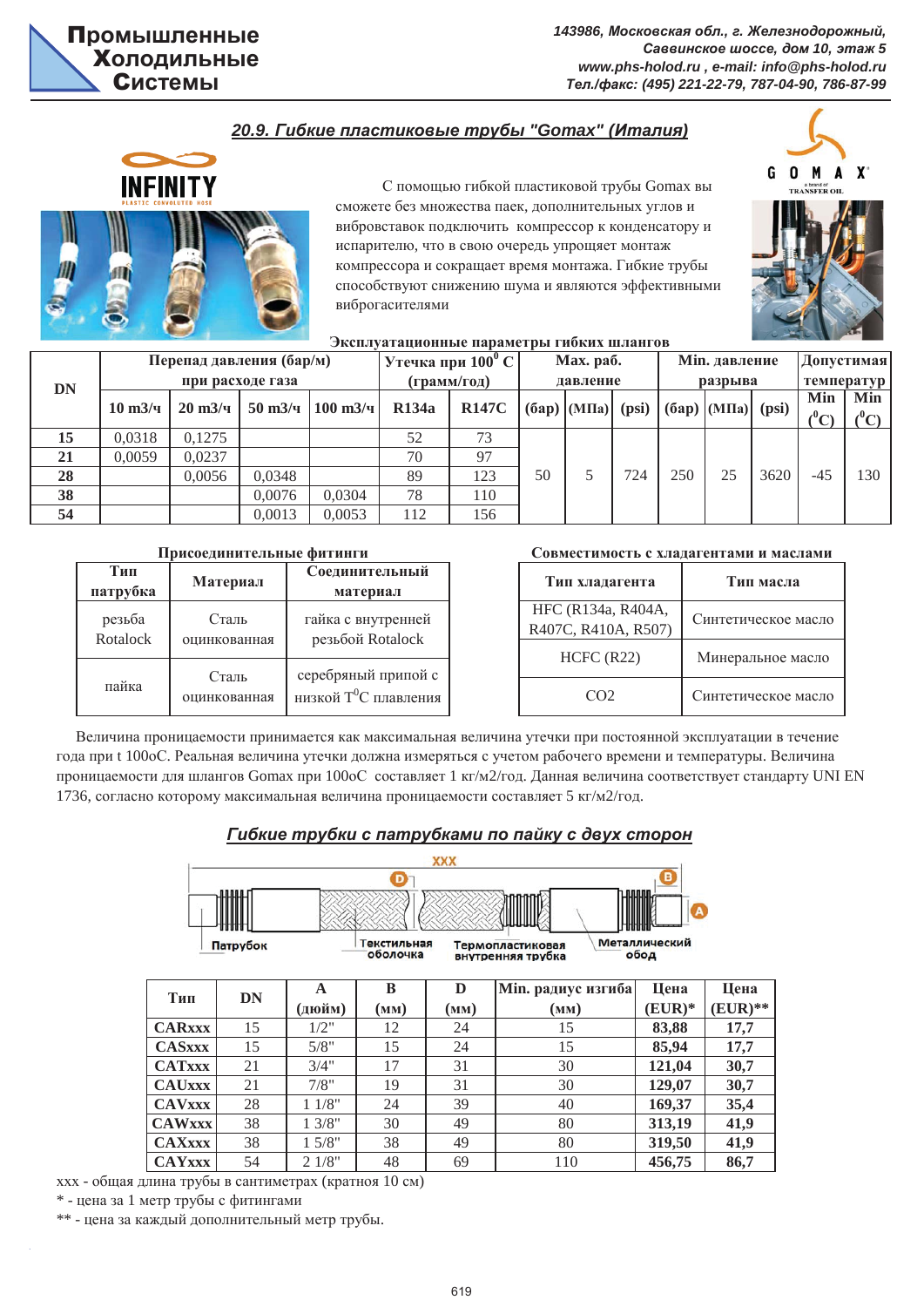# **Промышленные Жолодильные Системы**

**500,31 86,7**

**363,01** 41,9



# $I$ <del>*Гибкие трубки с патрубками под гайку Rotalock с двух сторон*</del>

CBYxxx 54 2 1/8" 48 69 110

CBXxxx 38 1 5/8" 38 49 80

|                                                                                                         |    |                   | <b>XXX</b>               |                           |          |            |  |  |  |  |  |
|---------------------------------------------------------------------------------------------------------|----|-------------------|--------------------------|---------------------------|----------|------------|--|--|--|--|--|
|                                                                                                         |    | <b>ДИНИТИТИ</b>   |                          | <b>KONSEPT</b><br>2000000 |          |            |  |  |  |  |  |
| റ<br>Металлический<br>Патрубок Термопластиковая<br>Текстильная<br>обод<br>оболочка<br>внутренняя трубка |    |                   |                          |                           |          |            |  |  |  |  |  |
|                                                                                                         |    | $\mathsf{\Gamma}$ | D                        | Min. радиус изгиба        | Цена     | Цена       |  |  |  |  |  |
| Тип                                                                                                     | DN | (дюйм)            | $(\mathbf{M}\mathbf{M})$ | (MM)                      | $(EUR)*$ | $(EUR)$ ** |  |  |  |  |  |
| <b>CAIXXX</b>                                                                                           | 15 | 1"                | 24                       | 15                        | 117,03   | 17,7       |  |  |  |  |  |
| <b>CAKxxx</b>                                                                                           | 21 | 11/4"             | 31                       | 30                        | 169,79   | 30,7       |  |  |  |  |  |
| <b>CAMxxx</b>                                                                                           | 28 | 13/4"             | 39                       | 40                        | 207,88   | 35,4       |  |  |  |  |  |
| <b>CANxxx</b>                                                                                           | 38 | 13/4"             | 49                       | 80                        | 352,86   | 41,9       |  |  |  |  |  |
| CAQXXX                                                                                                  | 54 | 21/4"             | 69                       | 110                       | 577,73   | 86,7       |  |  |  |  |  |

## **и** предохранительными зажимами  $I$ <del> *Гибкие трубки с патрубками под гайку Rotalock с двух сторон*</del>



| Тип           | DN | (дюйм) | D<br>(мм) | <b>Min. радиус изгиба</b><br>(MM) | Цена<br>$(EUR)*$ | Цена<br>$EUR)$ ** |
|---------------|----|--------|-----------|-----------------------------------|------------------|-------------------|
| <b>CBIXXX</b> | 15 | 1 11   | 24        | 15                                | 176,46           | 17.7              |
| CBKxxx        | 21 | 11/4"  | 31        | 30                                | 229,16           | 30,7              |
| <b>CBMxxx</b> | 28 | 13/4"  | 39        | 40                                | 267,19           | 35,4              |
| <b>CBNxxx</b> | 38 | 13/4"  | 49        | 80                                | 396,41           | 41,9              |
| CBQXXX        | 54 | 21/4"  | 69        | 110                               | 621,32           | 86,7              |

ххх - общая длина трубы в сантиметрах (кратноя 10 см)

 $*$  - цена за 1 метр трубы с фитингами

\*\* - цена за каждый дополнительный метр трубы.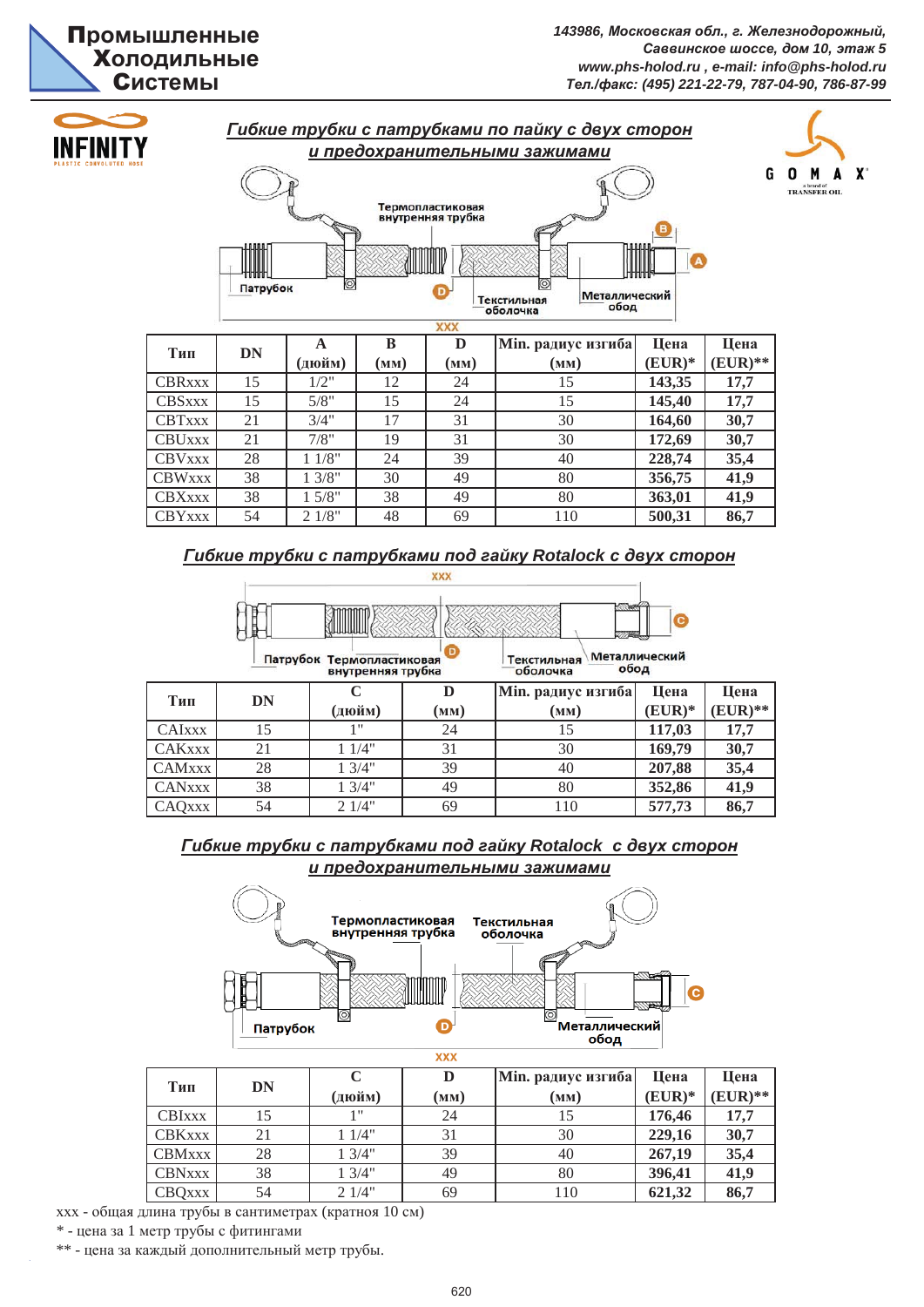

**71,9**

**280,2 34,8**



XXX - общая длина трубопровода в сантиметрах (кратная 10 см)

\* - цена за 1 метр трубы с фиттингами

\*\* - цена за каждый дополнительный метр трубы

## Гибкие трубки с патрубками под гайку типа Rotalock с одной стороны и патрубком под пайку с другой стороны и с предохранительными зажимами

ɋɋ8XXX 54 2 1/8 48 69 2 1/4 110 **432,1**

CC7XXX 38 1 5/8 38 49 1 3/4 80



| Тип           | <b>DN</b> | A, MM | B, MM | D, MM | С, дюйм | Минимальный<br>радиус изгиба,мм | Цена,<br>$(EUR)^*$ | Цена,<br>(EUR)** |
|---------------|-----------|-------|-------|-------|---------|---------------------------------|--------------------|------------------|
| <b>CDAXXX</b> | 15        | 1/2   | 12    | 24    |         | 15                              | 101,5              | 14,7             |
| <b>CDBXXX</b> | 15        | 5/8   | 15    | 24    |         | 15                              | 102,2              | 14,7             |
| <b>CDCXXX</b> | 21        | 3/4   | 17    | 31    | 11/4    | 30                              | 142,3              | 25,5             |
| <b>CDDXXX</b> | 21        | 7/8   | 19    | 31    | 11/4    | 30                              | 145,6              | 25,5             |
| <b>CDEXXX</b> | 28        | 11/8  | 24    | 39    | 13/4    | 40                              | 159,6              | 29,4             |
| <b>CDFXXX</b> | 38        | 13/8  | 30    | 49    | 13/4    | 80                              | 313,7              | 34,8             |
| <b>CDGXXX</b> | 38        | 15/8  | 38    | 49    | 13/4    | 80                              | 316,3              | 34,8             |
| <b>CDHXXX</b> | 54        | 21/8  | 48    | 69    | 21/4    | 110                             | 468,2              | 71,9             |

XXX - общая длина трубопровода в сантиметрах (кратная 10 см)

\* - цена за 1 метр трубы с фиттингами

\*\* - цена за каждый дополнительный метр трубы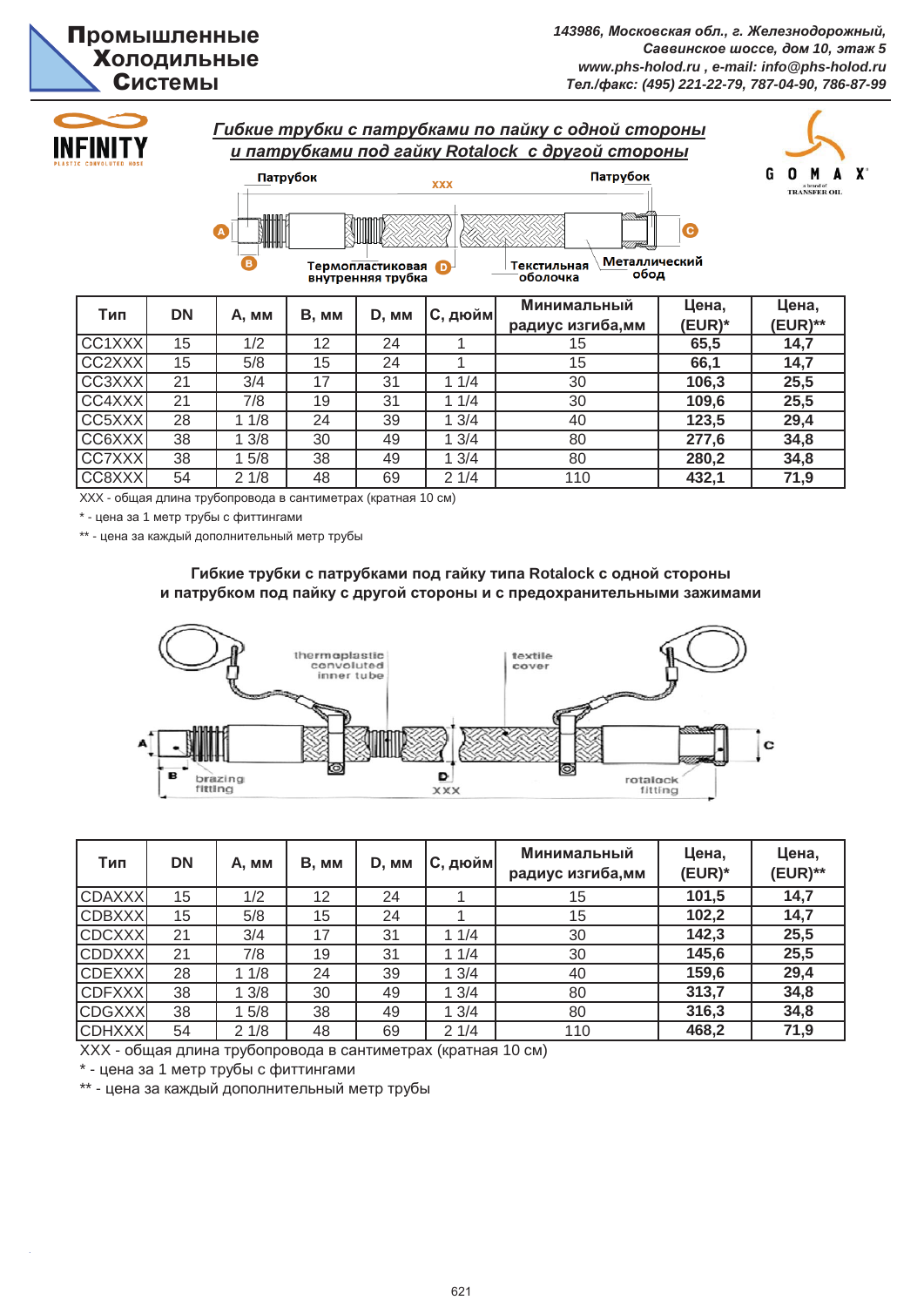

 $143986$ , Московская обл., г. Железнодорожный,  $Ca$ ввинское шоссе, дом 10, этаж 5 *www.phs-holod.ru , e-mail: info@phs-holod.ru Ɍɟɥ./ɮɚɤɫ: (495) 221-22-79, 787-04-90, 786-87-99*



| ПАЙКА - ПАЙКА  |           |              |          |      |           |        |                      |                                  |         |         |                  |         |          |     |  |    |
|----------------|-----------|--------------|----------|------|-----------|--------|----------------------|----------------------------------|---------|---------|------------------|---------|----------|-----|--|----|
|                |           |              |          | Min. | Утечка    |        |                      | Перепад давления (бар)           | Цена    |         |                  |         |          |     |  |    |
| Модель         | Длина     | $\mathbf{A}$ | $\bf{B}$ | D    | <b>DN</b> | Радиус | $(\Gamma/\Gamma$ од) |                                  |         |         | при расходе газа |         | за 1 шт. |     |  |    |
|                | $(c_{M})$ | дюйм         | (MM)     | (MM) | (MM)      | изгиба |                      | R134a R407C                      | 10      | 20      | 50               | 100     | (EUR)    |     |  |    |
|                |           |              |          |      |           | (MM)   |                      |                                  | M3/q    | M3/4    | M3/4             | M3/4    |          |     |  |    |
| <b>CAR 040</b> | 40        |              |          |      |           |        | 20,8                 | 29,2                             | 0,01272 | 0,051   |                  |         | 74       |     |  |    |
| <b>CAR 050</b> | 50        |              |          |      |           |        | 26                   | 36.5                             | 0.0159  | 0,06375 |                  |         | 84       |     |  |    |
| <b>CAR 060</b> | 60        |              |          |      |           |        | 31,2                 | 43,8                             | 0,01908 | 0,0765  |                  |         | 86       |     |  |    |
| <b>CAR 080</b> | 80        |              |          |      |           |        | 41,6                 | 58,4                             | 0,02544 | 0,102   |                  |         | 91       |     |  |    |
| <b>CAR 100</b> | 100       | 1/2"         | 12       | 24   | 15        | 15     | 52                   | 73                               | 0,0318  | 0,1275  | ---              |         | 84       |     |  |    |
| <b>CAR 130</b> | 130       |              |          |      |           |        | 67,6                 | 94.9                             | 0.04134 | 0,16575 |                  |         | 89       |     |  |    |
| <b>CAR 150</b> | 150       |              |          |      |           |        |                      | 78                               | 109.5   | 0,0477  | 0,19125          |         |          | 103 |  |    |
| <b>CAR 300</b> | 300       |              |          |      |           |        | 156                  | 219                              | 0,0954  | 0,3825  |                  |         | 131      |     |  |    |
| <b>CAR 450</b> | 450       |              |          |      |           |        | 234                  | 328,5                            | 0,1431  | 0,57375 |                  |         | 159      |     |  |    |
| <b>CAS 030</b> | 30        |              |          |      |           | 15     | 15,6                 | 21,9                             | 0,00954 | 0,03825 |                  |         | 83       |     |  |    |
| <b>CAS 040</b> | 40        |              |          |      |           |        |                      | 0,01272<br>29,2<br>0,051<br>20,8 |         | 85      |                  |         |          |     |  |    |
| <b>CAS 050</b> | 50        |              |          |      |           |        | 26                   | 36,5                             | 0,0159  | 0,06375 |                  |         | 87       |     |  |    |
| <b>CAS 080</b> | 80        |              |          |      |           |        |                      |                                  |         | 41.6    | 58,4             | 0,02544 | 0.102    |     |  | 92 |
| <b>CAS 090</b> | 90        | 5/8"         | 15       | 24   | 15        |        | 46,8                 | 65,7                             | 0,02862 | 0,11475 | ---              | $---$   | 84       |     |  |    |
| <b>CAS 100</b> | 100       |              |          |      |           |        | 52                   | 73                               | 0.0318  | 0,1275  |                  |         | 86       |     |  |    |
| <b>CAS 150</b> | 150       |              |          |      |           |        | 78                   | 109,5                            | 0.0477  | 0,19125 |                  |         | 94       |     |  |    |
| <b>CAS 200</b> | 200       |              |          |      |           |        | 104                  | 146                              | 0.0636  | 0,255   |                  |         | 116      |     |  |    |
| <b>CAS 300</b> | 300       |              |          |      |           |        | 156                  | 219                              | 0,0954  | 0,3825  |                  |         | 119      |     |  |    |
| <b>CAT 050</b> | 50        |              |          |      |           |        | 35                   | 48.5                             | 0.00295 | 0,01185 |                  |         | 119      |     |  |    |
| <b>CAT 080</b> | 80        |              |          |      |           |        | 56                   | 77,6                             | 0,00472 | 0,01896 |                  |         | 129      |     |  |    |
| <b>CAT 090</b> | 90        | 3/4"         | 17       | 31   | 21        | 30     | 63                   | 87,3                             | 0,00531 | 0,02133 |                  |         | 118      |     |  |    |
| <b>CAT 100</b> | 100       |              |          |      |           |        | 70                   | 97                               | 0.0059  | 0,0237  |                  |         | 121      |     |  |    |
| <b>CAT 150</b> | 150       |              |          |      |           |        | 105                  | 145,5                            | 0,00885 | 0,03555 |                  |         | 151      |     |  |    |